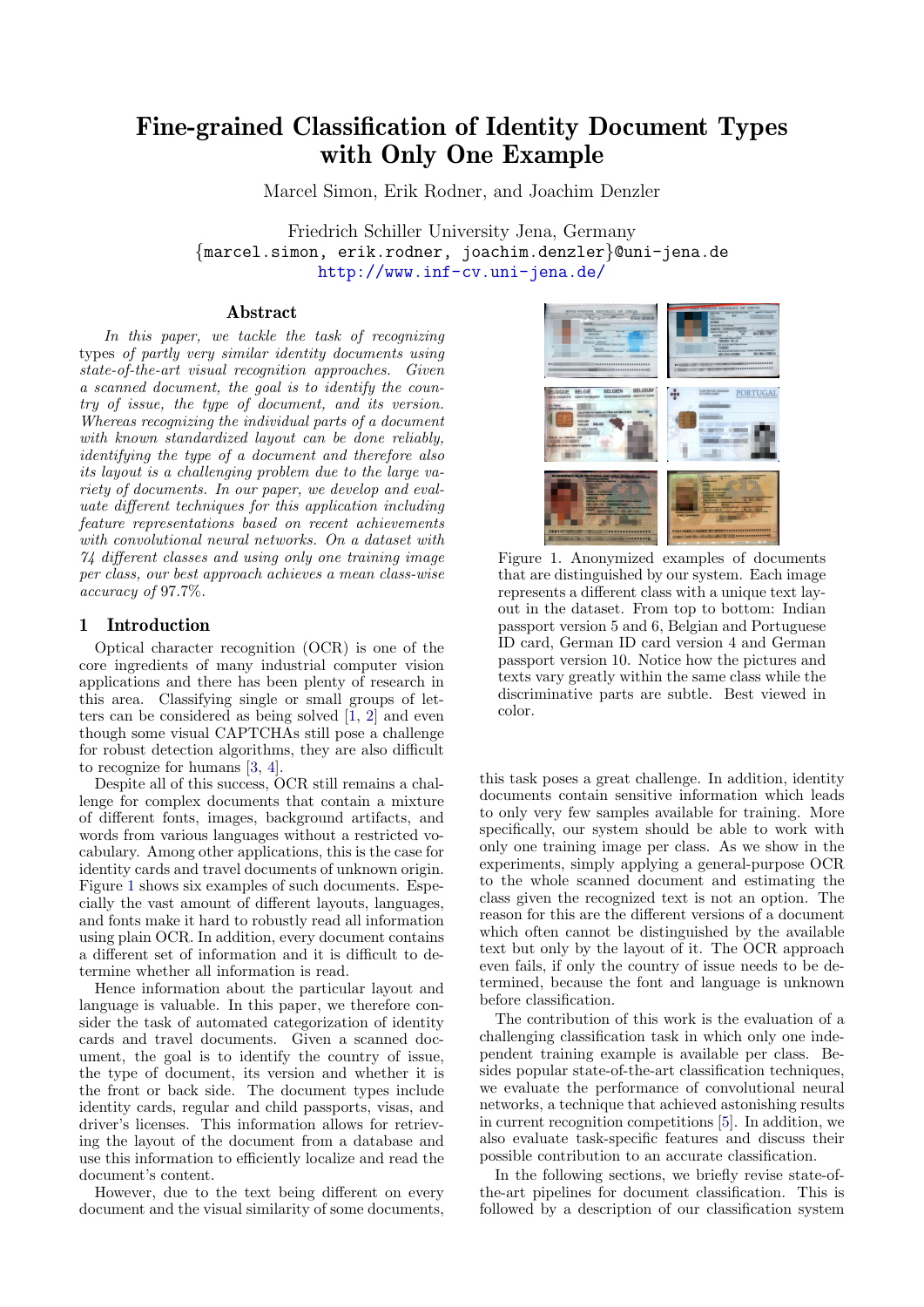and experimental results in section [3](#page-1-0) and [4,](#page-1-1) respectively. Finally, section [5](#page-3-5) concludes the paper with a summary of important results.

## 2 Related Work

In terms of application, our task is related to document classification. In this section, we will briefly review state-of-the-art techniques of this field.

Given a set of scanned documents, the goal is to distinguish different types of page layouts. We focus on approaches that use visual features, as these are the most related ones. Shin  $et$  al. [\[6\]](#page-3-6) use numerous hand-crafted and text-layout-specific features to classify different document types with decision trees and self-organizing maps. Their features are mostly limited to documents with a large text block and hence are not applicable to our task. Bagdanov et al. [\[7\]](#page-3-7) represent the document using attributed relation graphs and first-order random graphs. They assume that the document can be easily divided into multiple text zones. There are many works with similar layout assumptions [\[8,](#page-3-8) [9,](#page-3-9) [10\]](#page-3-10). In our application, however, the robust detection of text zones is a difficult task in itself for the same reason the OCR fails. Kumar and Doermann [\[11\]](#page-3-11) use a bag-of-words approach with SURF features combined in hierarchical histograms in order to visually compare documents. While they focus on black and white documents, we also incorporate color documents. In addition, they use bag-of-words which turns out to be a bad choice for the task we are interested in as shown in the experiments. Some works [\[12,](#page-3-12) [13\]](#page-3-13) match SIFT or SURF key point detections between test and reference images in order to classify documents. While this approach achieves very good results, its explicit matching of descriptors is a computationally demanding step. Since there are thousands of potential identify and travel document types, this approach is not a feasible solution for our application. In contrast, we perform fast spatial pyramid matching which can be seen as an approximate and robust matching of descriptors. Usilin et al. [\[14\]](#page-3-14) perform document detection given an uncropped image based on the Viola-Jones detection framework. Sarkar [\[15\]](#page-3-15) also uses the Haar-like features of the Viola-Jones-Framework and performs a maximum-likelihood estimation during classification. In contrast to both works, our approach is simpler and faster. It allows to distinguish over twelve times more classes with only one training image each at the same level of accuracy.

## <span id="page-1-0"></span>3 Identity Document Classification

In this section, we present the different techniques used for classification. This includes the different features, the feature quantization technique bag-of-words, the integration of spatial information using spatial pyramid matching, and the classification method.

Features We evaluate four different features in our experiments. The first feature is Pyramid Histogram of Oriented Gradients (PHOG) [\[16\]](#page-3-16). This approach represents each pixel in the input image by the discretized orientation of its gradient. All orientations are aggregated into histograms over increasingly smaller parts of the image. The global feature vector is then built by concatenating all histograms. The second feature type is Histogram of Oriented Gradients

(HOG). HOG also uses gradient orientations, but, in contrast to PHOG, these gradients are aggregated for each fixed-sized block in the image. Neighboring blocks are then used to normalize the histograms. We also combine HOG with the popular feature quantization technique bag-of-visual-words (BOW). Bag-of-words is a technique to quantize local features into more abstract histograms over visual words. In training, the local features of all images are collected and unsupervised k-means-clustering is applied. This calculates k cluster means in the feature space, which represent the codebook. For encoding, a histogram over this codebook is created by assigning each local feature to the cluster center that is closest. The third feature mainly captures color information and is called Colorname descriptor [\[17\]](#page-3-17). Each RGB value in the input image is mapped to a histogram over ten semantic colors. The mapping is learned using a generic classification dataset and provided by the authors of [\[17\]](#page-3-17).

The fourth and currently very popular feature type is the intermediate output of a pre-trained convolutional neural network (CNN) [\[18\]](#page-3-18). As part of current deep learning techniques, CNNs transform the input image into the desired output using one jointly trained model. The transformation is done using common operations like convolution, local normalization, pooling, matrix multiplication and element-wise non-linearities. Due to space constraints, we skip a detailed explanation and refer the reader to [\[5\]](#page-3-4). In our case, it is not possible to train a CNN from scratch since there is not enough training data available. Recent publications in the area of generic object classification use a pre-trained model in such a situation instead [\[18\]](#page-3-18). In most cases, the model is trained for the classification of ImageNet [\[19\]](#page-3-19) pictures. These publications show that the intermediate feature encoding of such a pre-trained CNN is as generic as popular hand-crafted descriptors like HOG or SIFT, for example. This allows for using the same CNN to extract useful features in other tasks and datasets as well.

Spatial information Dense local features like HOG or Colorname are aggregated into one global feature vector by calculating a spatial pyramid (SP) of features. First, the statistics for the whole image are calculated. Second, the image is divided into four equally sized parts, the statistics for each of them are calculated and concatenated to obtain a global feature vector. This step is recursively repeated by subdividing each part again. Such a pyramid encodes spatial information while still keeping the robustness of histogrambased features.

Feature fusion and classification We combine multiple features using the early-fusion strategy, i.e. different features are concatenated into one large feature vector. The features are calculated for each image and used to train a Support-Vector-Machine (SVM). The one-vs-all strategy for multiclass classification and a linear kernel is used in all experiments.

## <span id="page-1-1"></span>4 Experiments

Datasets We evaluate our approach on a dataset containing 74 categories of identity and travel document from 35 different countries. The document types in our dataset include identity cards, regular and child passports, visas, driver's licenses with the backside of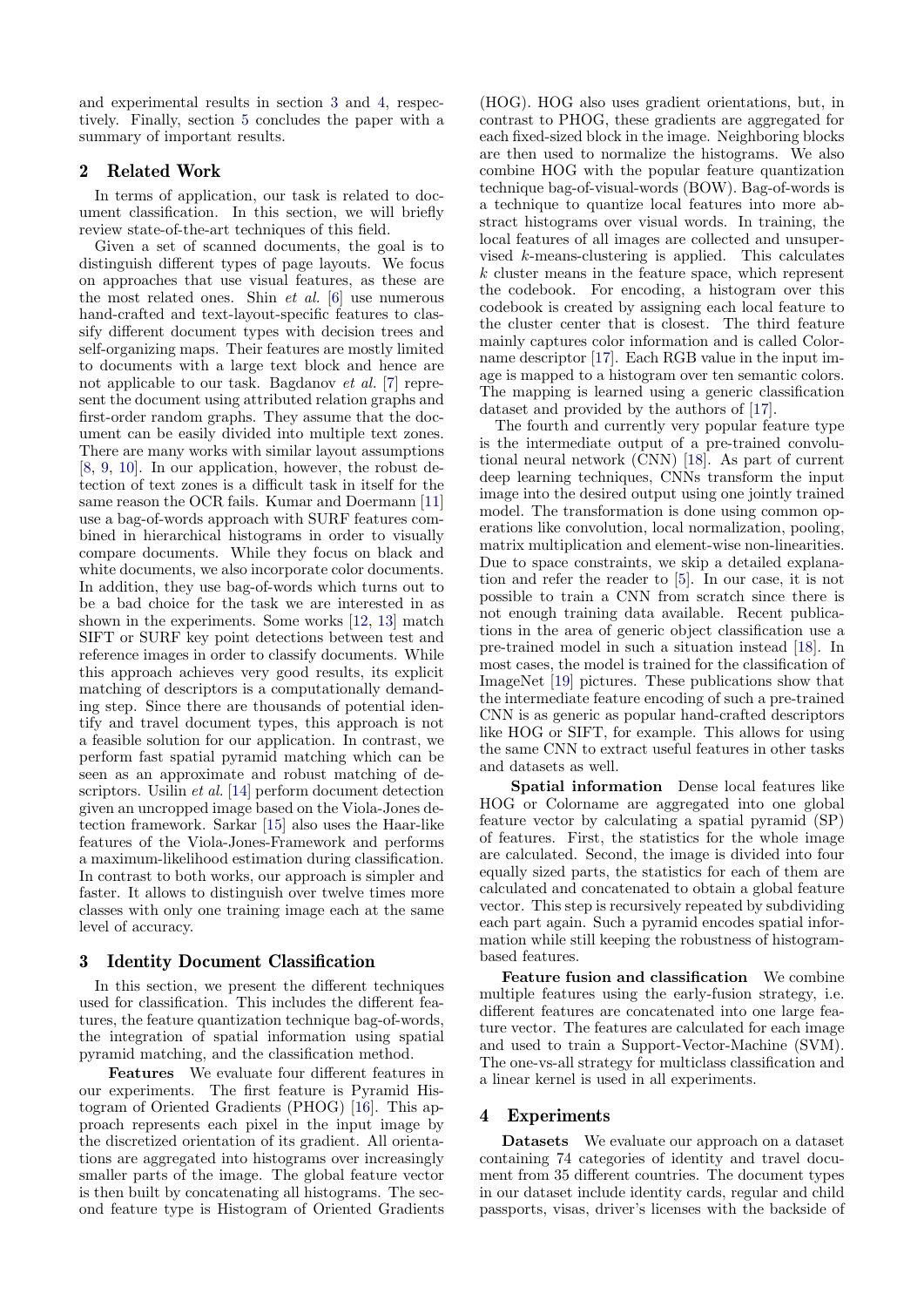some documents as additional class. In total, there are 375 images each showing a unique document. The images are already cropped, which means they only contain the document of interest and no background. Due to the difficulty of getting unique examples of such documents, 39 classes contain only one image. However, these classes are still included in training and hence can be the output of a prediction. Figure [1](#page-0-0) shows six images of different classes.

Setup In each run of all experiments, one image per class is chosen randomly for training. All the remaining images are used for testing. The performance is measured as the mean value of all the class-wise accuracies. This is necessary since the number of samples per class varies greatly from one to 58. As mentioned above, the classes with only one image are still used for training and consequently can be predicted. However, they do not contribute to the calculation of the mean class-wise accuracies as there are no testing images for these classes available. Each experiment is repeated 100 times and the results are averaged in order to obtain a reliable performance measurement.

We use the following parameters for the algorithms. HOG features are calculated using the variant of [\[20\]](#page-3-20) with the default cell size of 8 pixels and 9 bins. The PHOG features are calculated using 40 bins and a pyramid depth of three. The CNN features are calculated using the framework and the pre-trained ImageNet model of [\[21\]](#page-3-21). We used the output of layer conv5, which yielded the best results. For bag-of-words,  $k$ means is used to find 500 cluster centers. Hard voting is used to encode the features into histograms. The spatial pyramid of feature histograms is calculated for a depth of three.

Results The results for different features are shown in Table [1.](#page-2-0) Comparing individual features, HOG achieves the best performance with a mean classwise accuracy of 92.7%, closely followed by PHOG and Colorname with 91.6% each. The combination of the best intensity feature HOG and the color feature Colorname help to further boost the performance to 97.7%. Visualizations suggest, that HOG features are well suited to capture background patterns and the position of the photo. In contrast, Colorname features are well suited to distinguish the general coloring of the document.

If the CNN features are used, a slightly lower mean class-wise accuracy of 96.5% is achieved. Nevertheless, it is interesting to see that features learned on ImageNet achieve such a good performance on a completely different dataset. In contrast to many generic datasets, the feature quantization technique bag-ofwords does not improve the performance. Using bagof-words even decreases the performance by 15.2% in the case of HOG features. The combination of all features does not help to improve the accuracy. This is most likely due to the feature dimension being too high for the small amount of training data.

The major contribution to the performance comes from the spatial pyramid. We compared different depths of the spatial pyramid when using the best performing combination of HOG and Colorname features. As can be seen in Figure [2,](#page-2-1) the performance is relatively low with 78.9% if no spatial information is encoded. Adding only one level of the pyramid improves

<span id="page-2-0"></span>Table 1. Performance of different features and the influence of feature quantization. The performance is measured as mean class-wise accuracy. Abbreviations: HOG - histogram of oriented gradients, BOW - bag-of-words, SPk - spatial pyramid with  $k$  levels, PHOG - pyramid of histogram of oriented gradients, CNN - convolutional neural network activations.

| Features                           | Mean class-wise accuracy |
|------------------------------------|--------------------------|
| HOG+BOW+SP3                        | $77.5\% \pm 4.0\%$       |
| $Colorname + SP3$                  | $91.6\% \pm 2.5\%$       |
| <b>PHOG</b>                        | $91.6\% \pm 1.7\%$       |
| $HOG + SP3$                        | $92.7\% \pm 0.9\%$       |
| <b>CNN</b>                         | $96.5\% \pm 1.9\%$       |
| $HOG+Colorname+SP3$<br>$+CNN+PHOG$ | $96.7\% + 2.1\%$         |
| $HOG+Colorname+SP3$                | $97.7\%$ $\pm 1.6\%$     |



<span id="page-2-1"></span>Figure 2. The influence of the spatial pyramid depth. Only one level already increases the performance by over  $11\%$  compared to a feature vector with no spatial information. The best performance is achieve with three levels.

the performance by over 11%. This result is intuitive, because all documents have a fixed alignment. Hence the top left part of the image corresponds to the top left part of the document and the same for the other parts. The best performance is achieved using three pyramid levels with a mean class-wise accuracy of 97.7%. On an Intel i7 processor with 3.4 GHz, this classification of a single image took less than 100 ms.

OCR baseline We also evaluated the reliability and usefulness of the task specific features. In order to get a baseline, we evaluated an OCR-based approach. We used tesseract [\[22\]](#page-3-22), an open-source library developed by Google. In this experiment, we merged documents of the same country into one class. This is necessary because the OCR approach is not able to distinguish different document versions in most cases. We defined a set of discriminative words for each category. If one of these words appear on a test document, we assign it the corresponding class label. In contrast to the other experiments, all images are used for testing. Even in this simplified task, this approach achieved an average recognition rate of only 39.4%. The main reason for that is the unknown language and font on the document. We also evaluated other task specific features like whether there is a photo on the document